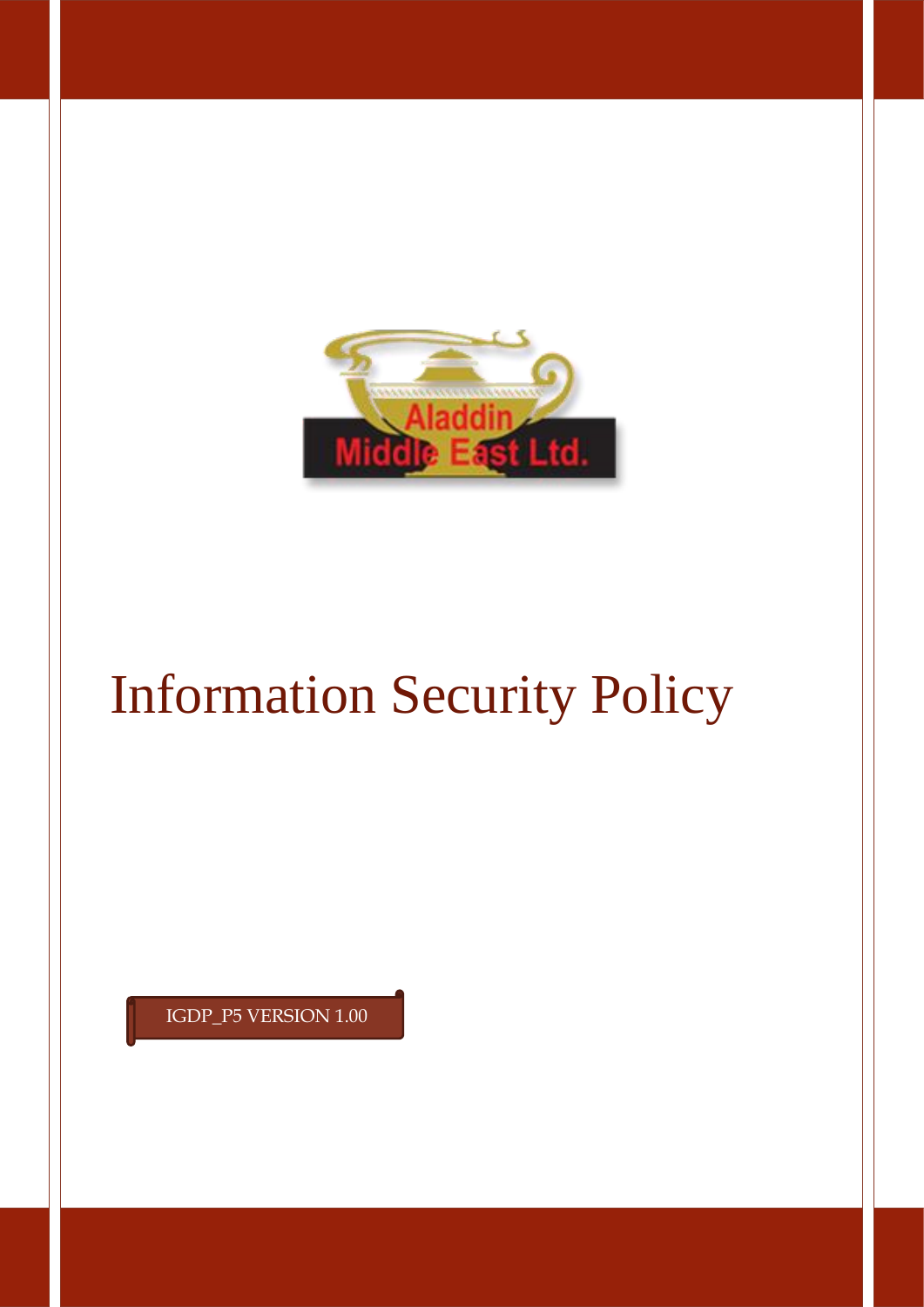## **Aladdin Middle East Limited – Turkey Branch Office**

## **Information Security Policy**

#### **1. Purpose:**

Information plays a fundamental role in supporting all activities of the Aladdin Middle East Limited – Turkey Branch Office. (hereinafter referred as the "Company" or "AME Turkey") Properly securing all information that Company processes is essential to the success of its economic and administrative activities. This is to be achieved through managing the three essential attributes of information security: confidentiality, integrity and availability, which are the essential components of Company's information assets.

The objectives of this policy are to:

- 1.1. to ensure effective and adequate protection of all of the Company's information assets against loss, misuse or abuse;
- 1.2. make all users aware of this policy and all associated policies, codes of practice and guidelines;
- 1.3. make all users aware of the relevant applicable Turkish legislation, and their responsibilities in regard to these;
- 1.4. create an awareness that appropriate security measures must be implemented across AME Turkey as part of the effective operation and support of information security;
- 1.5. make all users understand their responsibilities for protecting the confidentiality, integrity and availability of the data they handle.

This Policy should be read in conjunction with the AME Turkey's Data Protection Policy and associated Directives, which provide more detailed guidance on protection of personal data.

#### 2. **SCOPE:**

The provisions of this policy aims to install code of conduct with a view to protection of electronic information assets used through Company's economic activities and related logistics, accounting, finance, quality insurance, purchase, human resources, legal affairs, marketing, internal audits and information processing activities and information security measures we use in order to ensure that we gather, process, detain personal data in a lawful manner and information assets are kept safe from unlawful access and data breaches.

2.1. All Company staff and other authorised third parties including guests and representatives of Company's business associates, who may have access to information held by or on behalf of the Company, must adhere to the AME Turkey's Information Security Policy and its associated Codes of Practice. The scope of the policy covers aforementioned individuals' use of Company-owned/leased/rented and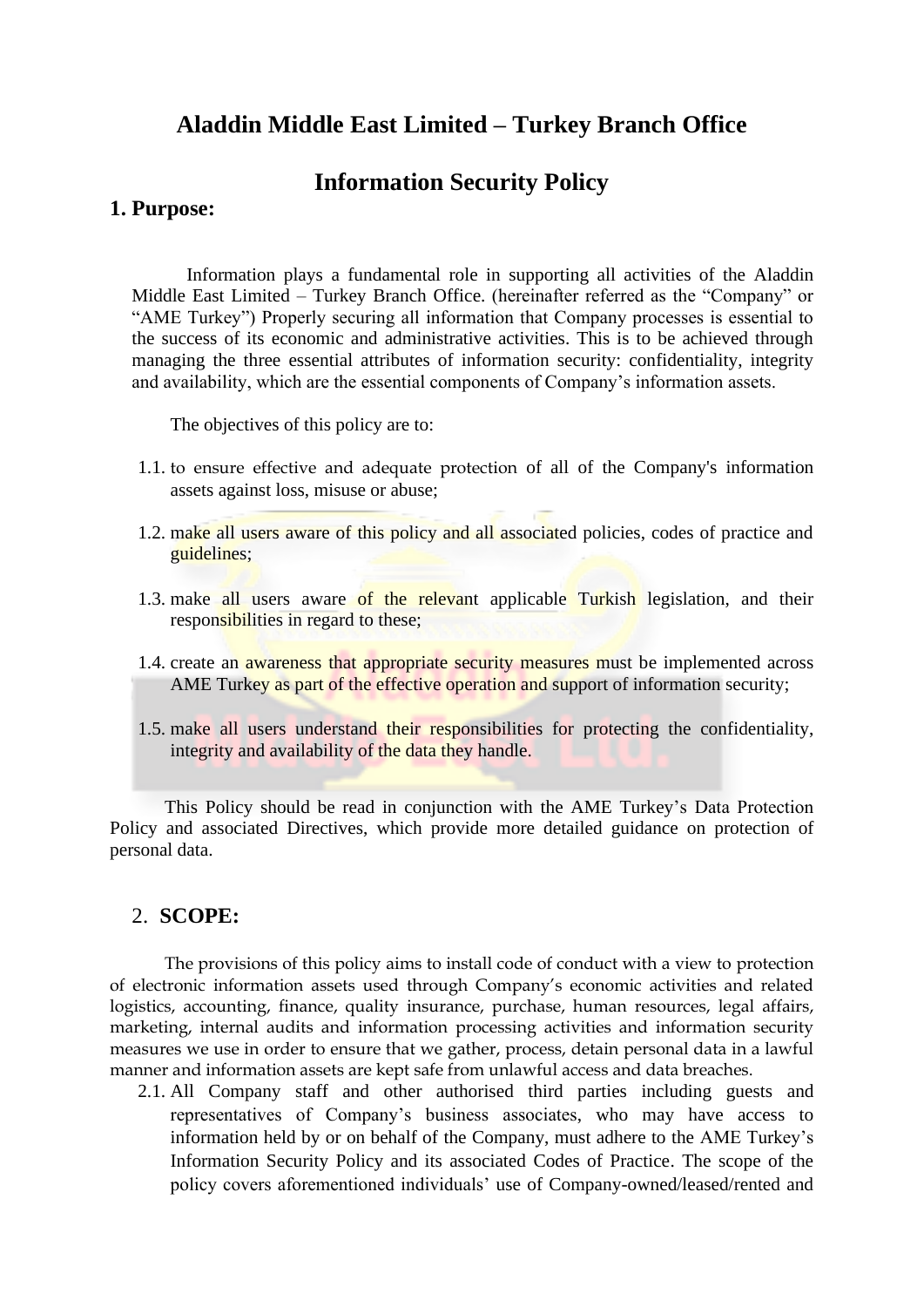on-loan facilities, and all third party systems, owned/leased/rented/on-loan, when connected to the Company network directly or indirectly, to all Companyowned/licensed data and software, be they on Company or on third party systems, and to all data and software provided to Company by sponsors or external agencies.

- 2.2. This Policy applies to all data held by the Company whether in electronic or physical format including, by way of example and without limitation:
	- electronic data stored on and processed by fixed and portable computers and storage devices;
	- data transmitted on networks;
	- information sent by fax or similar transfer methods;
	- all paper records:
	- microfiche, visual and photographic materials including slides and CCTV; spoken, including face-to-face, voicemail and recorded conversation.
- 2.3. The data types held by the Company can broadly be classified as personal data and non-personal data:
	- personal data is treated in accordance with the **AME** Turkey's Data Protection Policy and is afforded the highest standard of protection;
	- non-personal data can include following categories of information:
		- i. sensitive organisational data such as commercially sensitive planning data, research data, data protected by confidentiality agreements or legally privileged information – all of these categories of data are also afforded a high level of protection; and
		- ii. other organisational data that is either already made public (e.g. on the Company's corporate website) or may be disclosed to the public (e.g. pursuant to a request under the Freedom of Information Act-Law No. 4982) – such data must be accurate, must be kept up-to-date and must be protected from destruction and unauthorised interference.
- 2.4. The provisions of this Policy apply throughout the lifecycle of all information from creation, collection, storage, and use to disposal.
- 2.5. Although the use of social media resources by Company staff members is unrestricted and not centrally moderated, the Company requires its members to ensure they respect this policy and cause no damage to the Company's corporate reputation.

## **3. RESPONSIBILITIES and POWERS:**

The key roles and responsibilities at the Company with respect to information governance are set out in the AME Turkey's Information Governance Policy Framework. Of particular importance for compliance with this policy are:

3.1. Heads of Departments and Heads of Divisions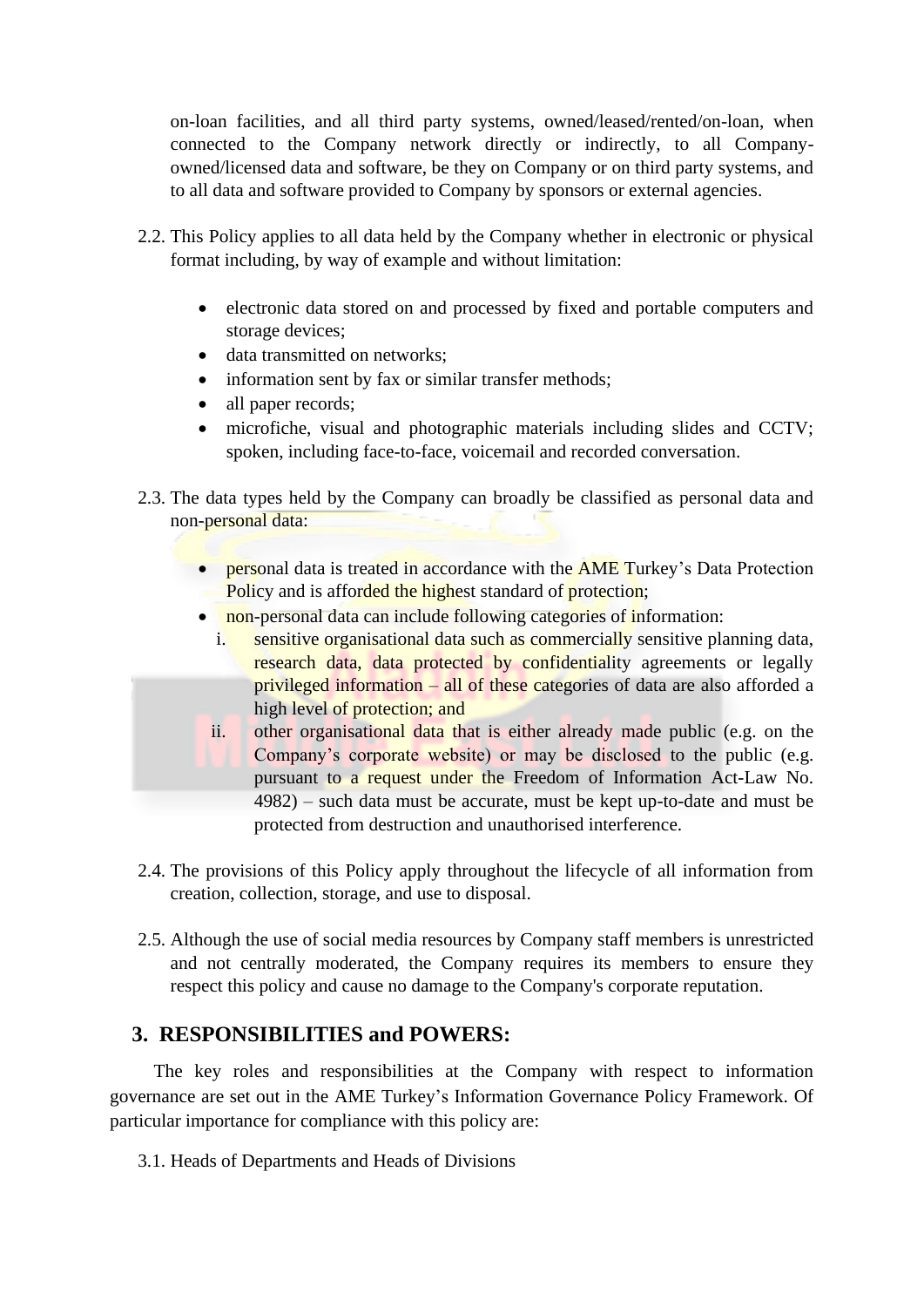Head of Departments and Heads of Divisions are responsible that staff members and other authorised individuals within their department or division are informed, and comply with this policy, particularly rules and modalities prescribed in section 11: Conditions of Use of IT Resources. They are also responsible that all information assets held by their departments or divisions are included in the Company's Information Asset Register and an Information Asset Owner is assigned for every information asset.

#### 3.2. Information Asset Owners

Information asset owners are the assigned owners of Company information assets as listed in the Company's Information Asset Register. They are responsible for assessing information security and privacy risks annually pursuant to the "Directive on Data Privacy Impact Assessment" for their assets and implementing appropriate measures accordingly.

#### 3.3. Staff and authorised third parties

All Company staff and authorised third parties must adhere to this Policy and associated Codes of Practice. Compliance with the policy forms part of the Core Terms and Conditions of Service for Company staff members. Section 11 of this policy, "Conditions of Use of IT Resources (Acceptable Use Policy)" shall be displayed and must be accepted by all staff and authorised third parties before they can start using their Company user name and password. Any actual, or suspected, information security incidents (such as accidental exposure or loss, unauthorised access, computer virus, malicious software) must be reported to the IT Department immediately. Concerned individuals may contact any senior members of AME Turkey or IT Department directly.

#### 3.4. Chief of IT Department

Chief of IT Department is responsible for overseeing IT Department's resources to manage day-to-day information security activities. The Chief of IT Department may decide to audit systems to identify and mitigate risks, or to make inaccessible/remove any unsafe user/login names, data and/or programs on the system from the network.

#### **4. COMPLIANCE WITH LEGISLATION**

- 4.1. AME Turkey has an obligation to abide by all Turkish legislation and relevant regulations. Of particular importance in this respect are Law No. 5651 on the Regulation of Internet Broadcasts and Prevention of Crimes Committed through Such Broadcasts, Law No 6698 on Protection of Personal Data and Network and Information Security Regulation in Electronic Communication Sector.
- 4.2. The requirement for compliance devolves to all users, who may be held personally responsible for any breach of the legislation. Failure of an individual member of staff to comply with this policy, or with any legislation, may lead to the instigation of the relevant disciplinary procedures as set out in the Company's labour contract employment terms and condition and staff policies. Failure of a contractor to comply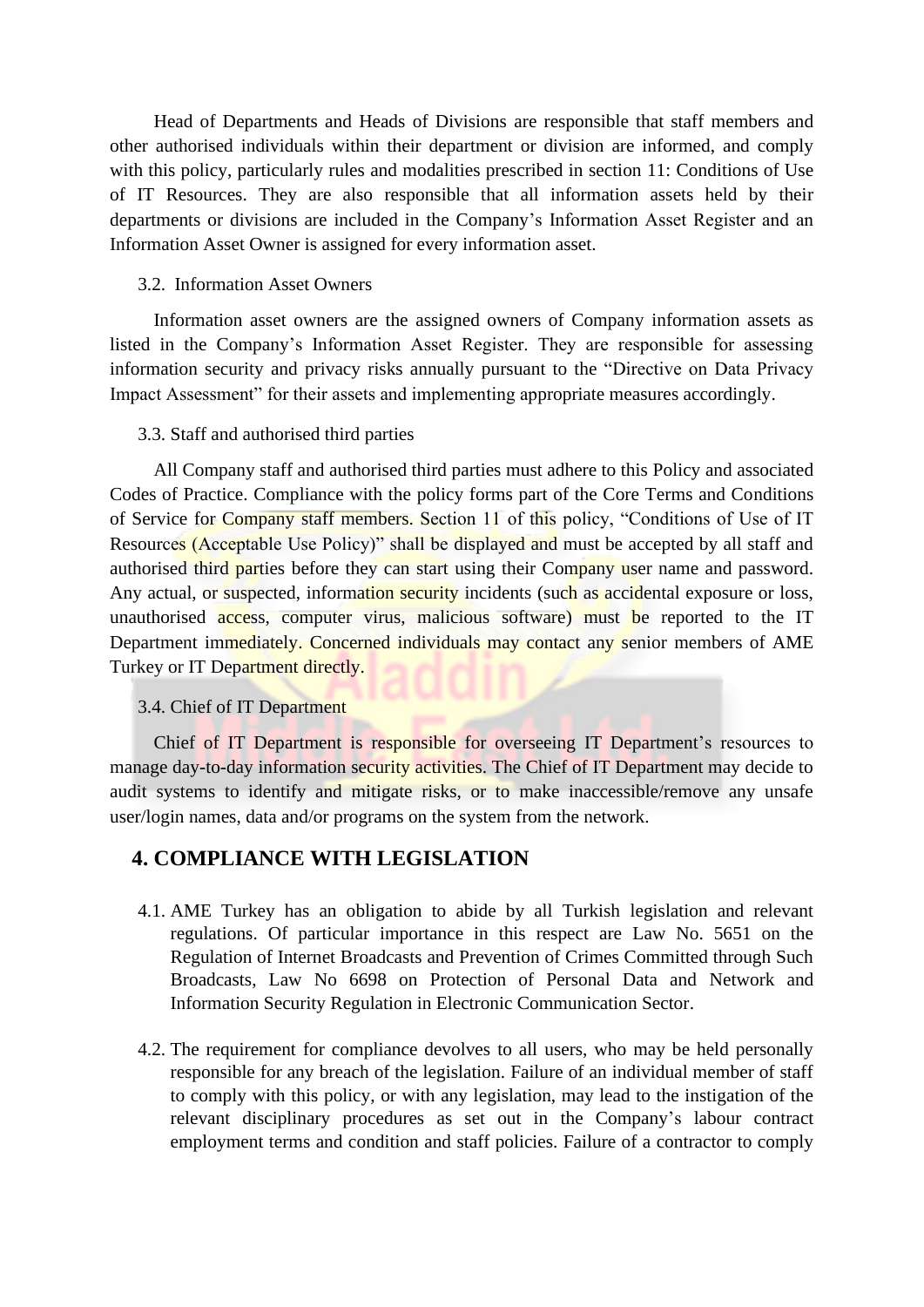could lead to the termination of a contract. In certain circumstances, legal action may be taken.

## **5. COMPANY'S INFORMATION ASSET REGISTER AND DATA PRIVACY IMPACT ASSESSMENT**

- 5.1. The Company maintains an Information Asset Register that contains the details of information assets used in AME Turkey. It is the responsibility of Heads of Departments and Divisions to assign Information Asset Owners for every information asset kept by their departments and record these in the Information Asset Register
- 5.2. A data privacy impact assessment must be carried out for all existing information assets annually. A data privacy impact assessment must also be carried out for all new information assets at the time of inception. For the ones identified as containing sensitive data, measures to mitigate those risks must be agreed, implemented and also included in the asset register. It is the responsibility of the Heads of Departments and Divisions to ensure that Information Asset Owners review their Information Assets annually. For further information, refer to "Directive on Data Privacy Impact Assessment".

# **6. CONDITIONS FOR MONITORING ELECTRONIC COMMUNICATIONS**

In accordance with the Article 6 of the Law No. 5651 on the Regulation of Internet Broadcasts and Prevention of Crimes Committed through Such Broadcasts, regarding blocking access to criminal content and retaining access records entitled "Obligations of access providers", the Company will exercise its right to intercept and monitor electronic communications received by and sent from the Company for the purposes permitted under the law and relevant regulations. The purposes cover, but are not limited to, monitoring for criminal or unauthorised use, viruses, threats to the system, e.g. hacking and denial of service attacks, ensuring the effectiveness of its operations and compliance with Company policies and regulations. The monitoring process will be carried out in accordance with "Directive on Inspection of Electronic Communications and Data".

#### **7. INFORMATION SECURITY INCIDENTS**

- 7.1. Any user suspecting that there has been, or is likely to be an information security incident, such as a breach of confidentiality, availability, integrity of information, or misuse of an information asset, should inform the IT Department's Support Desk immediately. You may also contact any senior members of AME Turkey directly if you prefer to do so. The General Manager or, if not available, the Chief of IT Department, has the authority to take whatever action is deemed necessary to protect the Company against breaches of security.
- 7.2. If the incident involves accidental or unlawful destruction, loss, alteration, unauthorised disclosure of, or access to, personal data, you should report it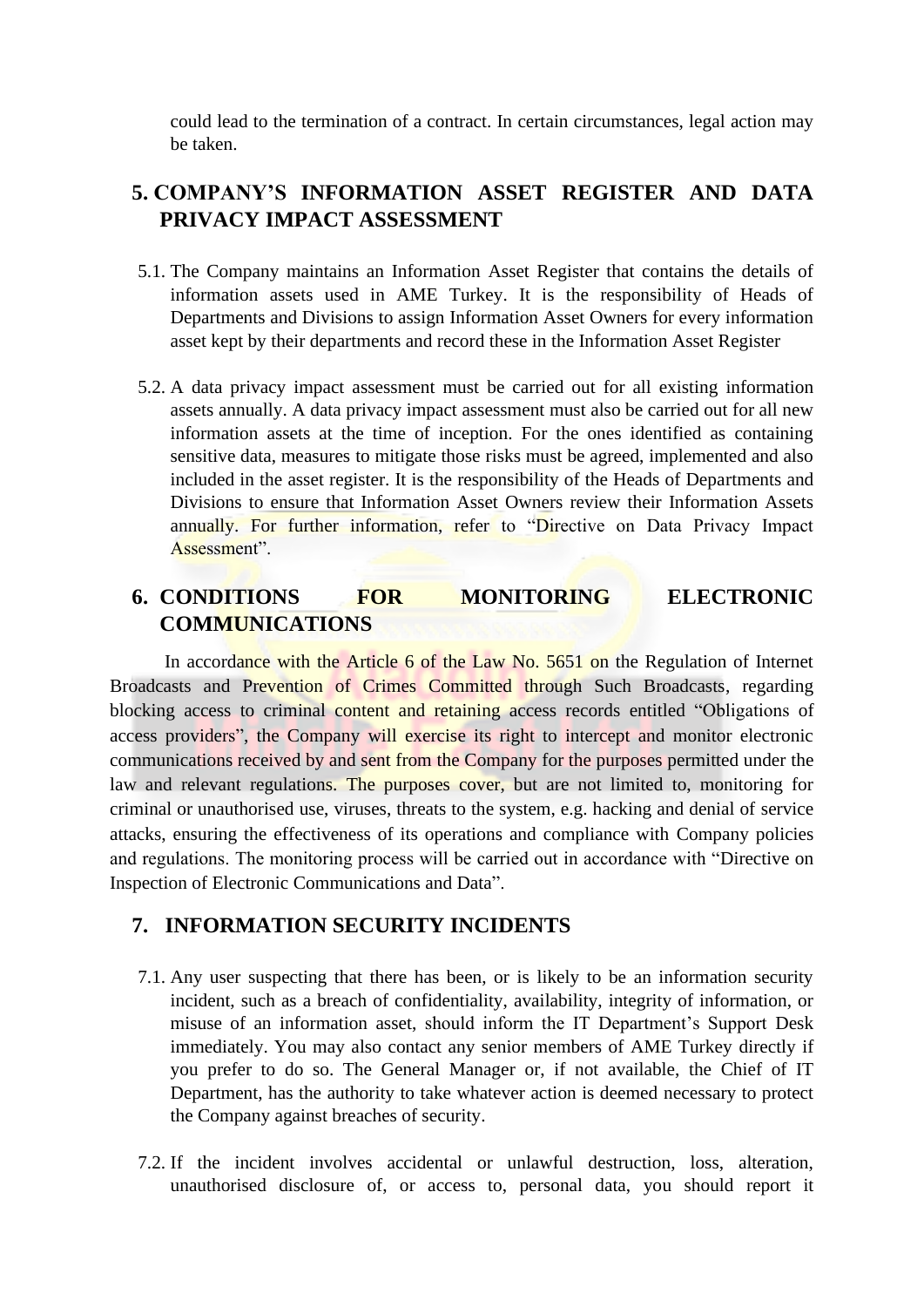immediately by completing a notification of data security breach form and sending it to:

Data Protection Liaison Officer: ALADDİN MİDDLE EAST LİMİTED ŞİRKETİ - TÜRKİYE ANKARA ŞUBESİ Telephone: + 90 312 427 90 20 Fax: + 90 312 427 90 25 E-mail: kvkk@ame.com.tr

- 7.3. In the event of a suspected or actual information security incident or an unacceptable network event, the Chief of IT Department may decide to take any immediate action necessary to remedy the situation. This may include blocking access by users to systems and examination of any devices connected to the network.
- 7.4. Failure to report an information security incident or data breach may lead to disciplinary action being taken. If you are in any doubt regarding whether to report an incident, you should seek advice from Chief of IT Department or the Company's Data Protection Liaison Officer.

## **8. SECURITY EDUCATION AND TRAINING**

- 8.1. New users of IT facilities, staff, staffs and approved third parties, should be instructed on the Company policies and Codes of Practice relating to information security. They should also be given training on the procedures relating to the security requirements of the particular work they are to undertake and on the correct use of the Company's IT assets in general before access to IT services is granted. It is the responsibility of managers that their staff are suitably trained, and to maintain training records. They should be made aware in particular of this policy including the reporting procedures in section 7.
- 8.2. All new staff of the Company are expected to complete the Company's online security awareness training and a data protection e-learning course. This training is expected to become mandatory for all Company staff members in the near future.

# **9. SECURITY CONSIDERATIONS FOR EMPLOYMENT**

- 9.1. Security roles and responsibilities, as laid down in this Policy and related Codes of Practice, should be included in job descriptions, where appropriate. These should include any general responsibilities for implementing the security policy as well as any specific responsibilities for the protection of particular assets, or for the execution of particular security processes or activities.
- 9.2. Applications for employment or changes of role may require screening and reevaluation of Department of Human Resources.
- 9.3. Agency staff and approved third party users (such as service providers and business partners) of Company information systems will be required to sign a confidentiality or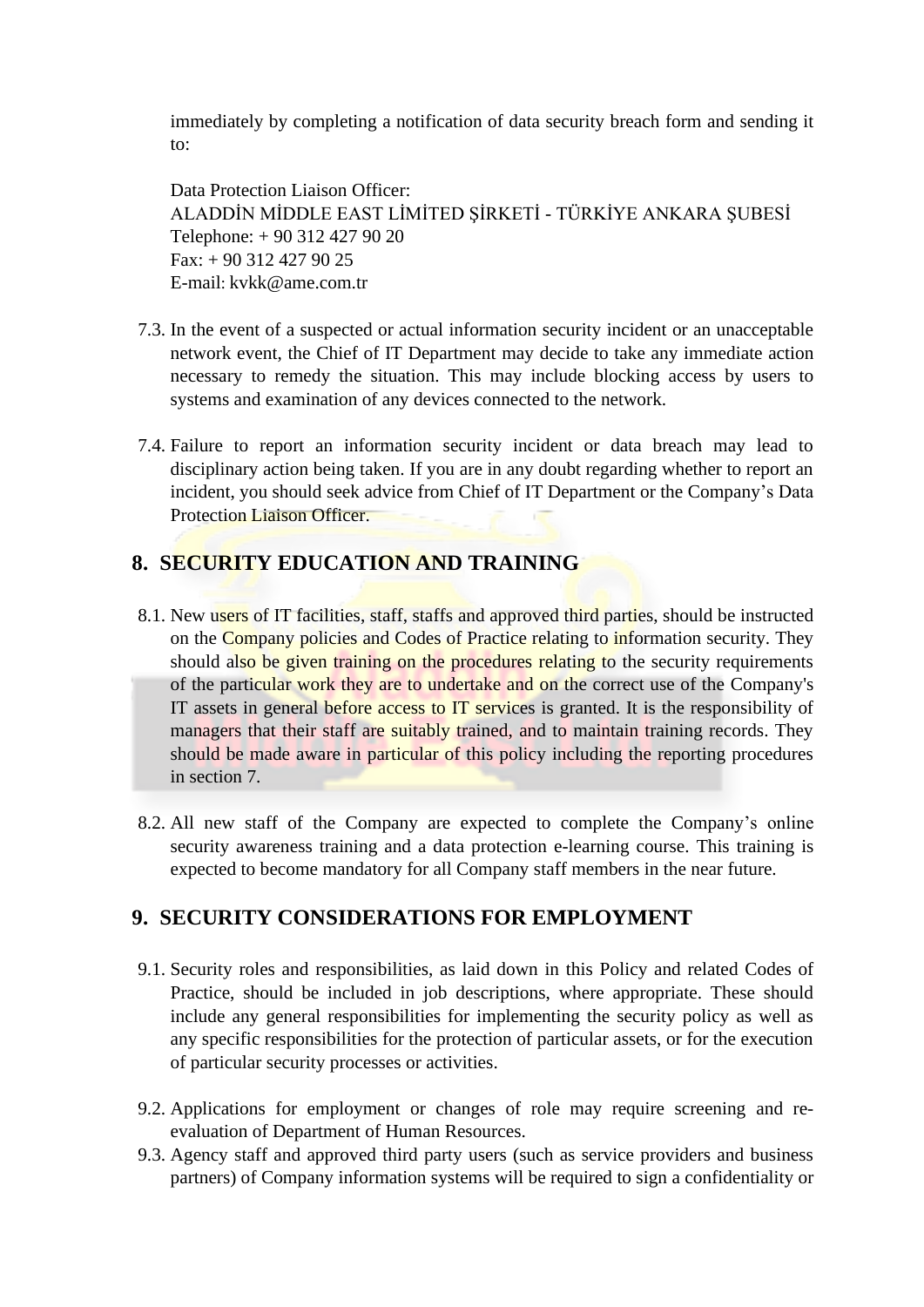non-disclosure agreement as part of their contract as well as a data processing agreement/addendum where they will have access to Company personal data.

## **10. PROTECTING SENSITIVE DATA**

- 10.1. It is essential that the Company protects sensitive data with enhanced security measures.
- 10.2. Sensitive data must not be stored on or communicated through services which are not provided by the Company such as personal email (Gmail, Hotmail etc…) or web-based 'cloud' storage services (e.g. Google Apps, Dropbox).
- 10.3. Databases and computers containing sensitive data must be encrypted and require users to input credentials to access the data. Where possible, data should be anonymised or pseudonymised to remove personal identifiers, especially where health data of staff members is considered.
- 10.4. All Company devices must be securely wiped before being disposed of.
- 10.5. Data files must be encrypted both at rest and in transit.

# **11.CONDITIONS OF USE OF IT RESOURCES (ACCEPTABLE USE POLICY)**

Any person using Company IT resources (referred to as a "user") agrees and accepts that:

- 11.1. Company IT resources are all hardware, software, services and resources made available for the corporate business. They include all computer networks, wired or wireless, computers, printers, mobile devices, storage, audio visual systems, and associated information services including Cloud services
- 11.2. Every user must understand and abide by the advice provided, he/she must enrol and complete the Company's Information Security Awareness training, read and sign Information Security Awareness Declaration;
- 11.3. use of Company's IT resources, and their use to access third party IT resources, must be for the purpose of Company's research, training, associated administration or other authorised use. No private commercial work is permitted without prior authorisation;
- 11.4. Company business should be conducted only on information services provided by the AME Turkey. Using third party information services to carry out Company business puts Company data at risk and therefore is not allowed except with sufficient justification. For example, corporate e-mail and cloud service should be used instead of instead of Dropbox, One Drive, Gmail, Hotmail, etc;
- 11.5. reasonable personal use of Company IT resources is permitted provided such use does not disrupt the conduct of Company business or other users. Recreational use of the corporate Wi-Fi network is also permitted, subject to these conditions;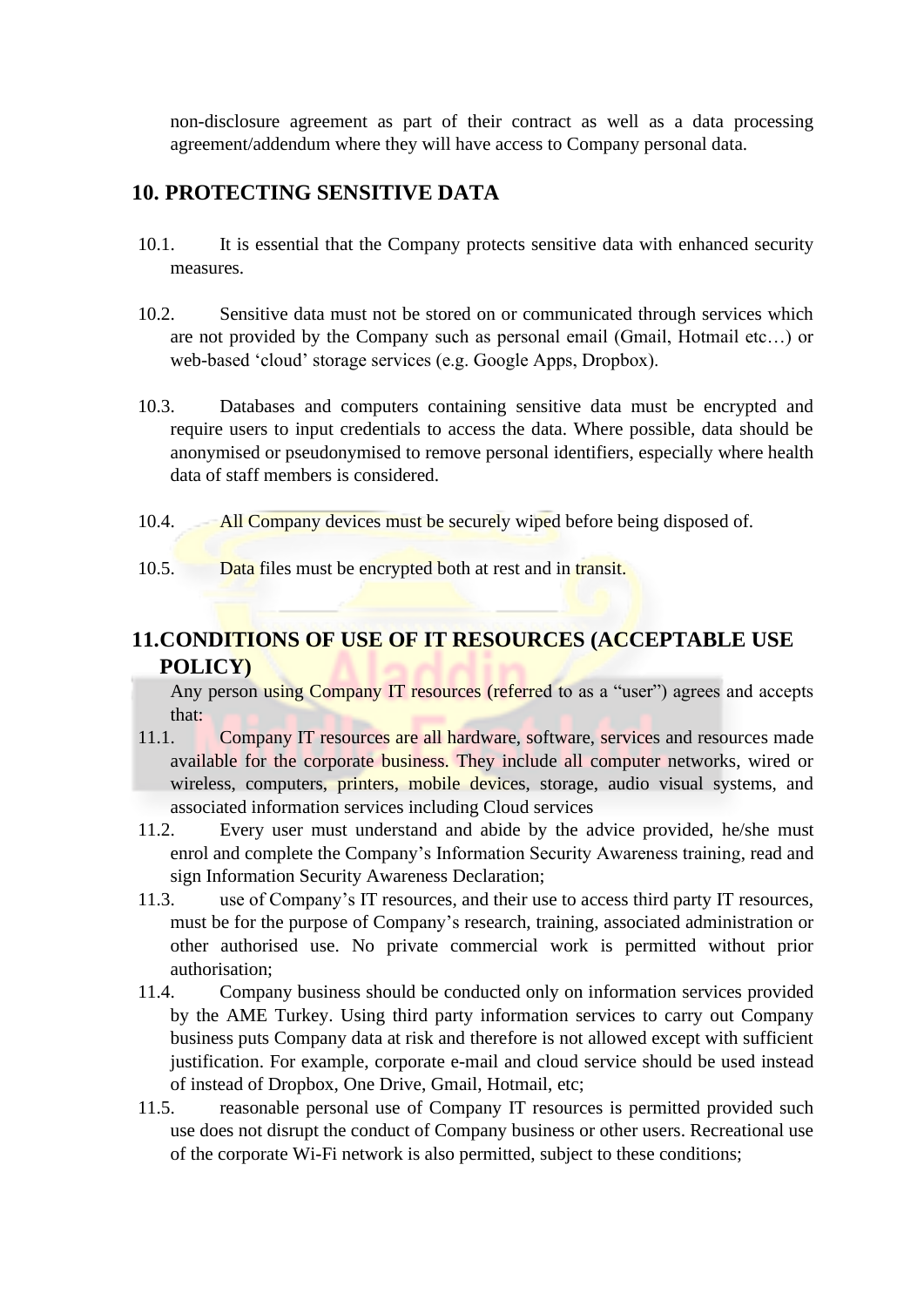- 11.6. it is not permitted to connect active network devices such as network switches, hubs, wireless access points and routers to the Company network. All IP addresses will be allocated and administered only by IT Department;
- 11.7. Staff members may not grant access to Company computing services to third party staff or visitors except where expressly permitted to do so in writing.
- 11.8. when using Company IT resources, the user must comply with the Company's Information Security Policy including this Acceptable Use Policy, and all relevant statutory and other provisions, regulations. Specifically, but not exclusively, the user must comply with following provisions:
- 11.8.1. not disclose to others their Company password and must understand and abide by "Directive on Principles and Code of Conduct for User Passwords";
- 11.8.2. not access or attempt to access IT resources at Company premises or elsewhere for which permission has not been granted or facilitate such unauthorised access by others;
- 11.8.3. not use or produce materials or resources to facilitate unauthorised corruption, changes, malfunction or access to any IT resources at the Company or elsewhere, e.g. port scanning;
- 11.8.4. not display, store, receive or transmit images or text which could be considered offensive or which is likely to bring the AME Turkey into disrepute, e.g. material of a pornographic, paedophilic, sexist, racist, libellous, threatening, defamatory, illegal, discriminatory, or terrorist nature;
- 11.8.5. not forge email signatures and/or headers, initiate and/or forward 'chain' or 'junk' or 'harassing' email, must not impersonate others in electronic communication and generate junk or offensive communications and must understand and abide by "Directive on Principles and Code of Conduct for Electronic Messaging";
- 11.8.6. ensure all mobile devices they access Company resources with are encrypted by an appropriate encryption software, and pin or password protected;
- 11.8.7. respect the copyright of all material and software made available by the Company and third parties and not use, download, copy, store or supply copyrighted materials including software and retrieved data other than with the permission of the copyright holder or under the terms of the licence held by the Company
- 11.8.8. when holding data about living individuals, abide by the Company's Data Protection Policy, to process information (that is, collect, use, share and dispose of) in accordance with the Principles of the data protection legislation.
- 11.8.9. be aware that all information assets created/owned/stored by the user on or connected to Company IT resources may, in the instance of suspected wrong doing, be subjected to inspection by Company or by statutory authorities. Should the information be encrypted the user shall be required to and must provide the decryption key;
- 11.8.10. establish what the terms of the licence are for any material and software which he/she uses through any platform and must not breach such licences.
- 11.9. As provided by the Article 6 of the Law No. 5651 on the Regulation of Internet Broadcasts and Prevention of Crimes Committed through Such Broadcasts, regarding blocking access to criminal content and retaining access records entitled "Obligations of access providers", the Company will exercise its right to intercept and monitor electronic communications received by and sent from the Company for the purposes permitted under the law and relevant regulations. The implementation procedures of